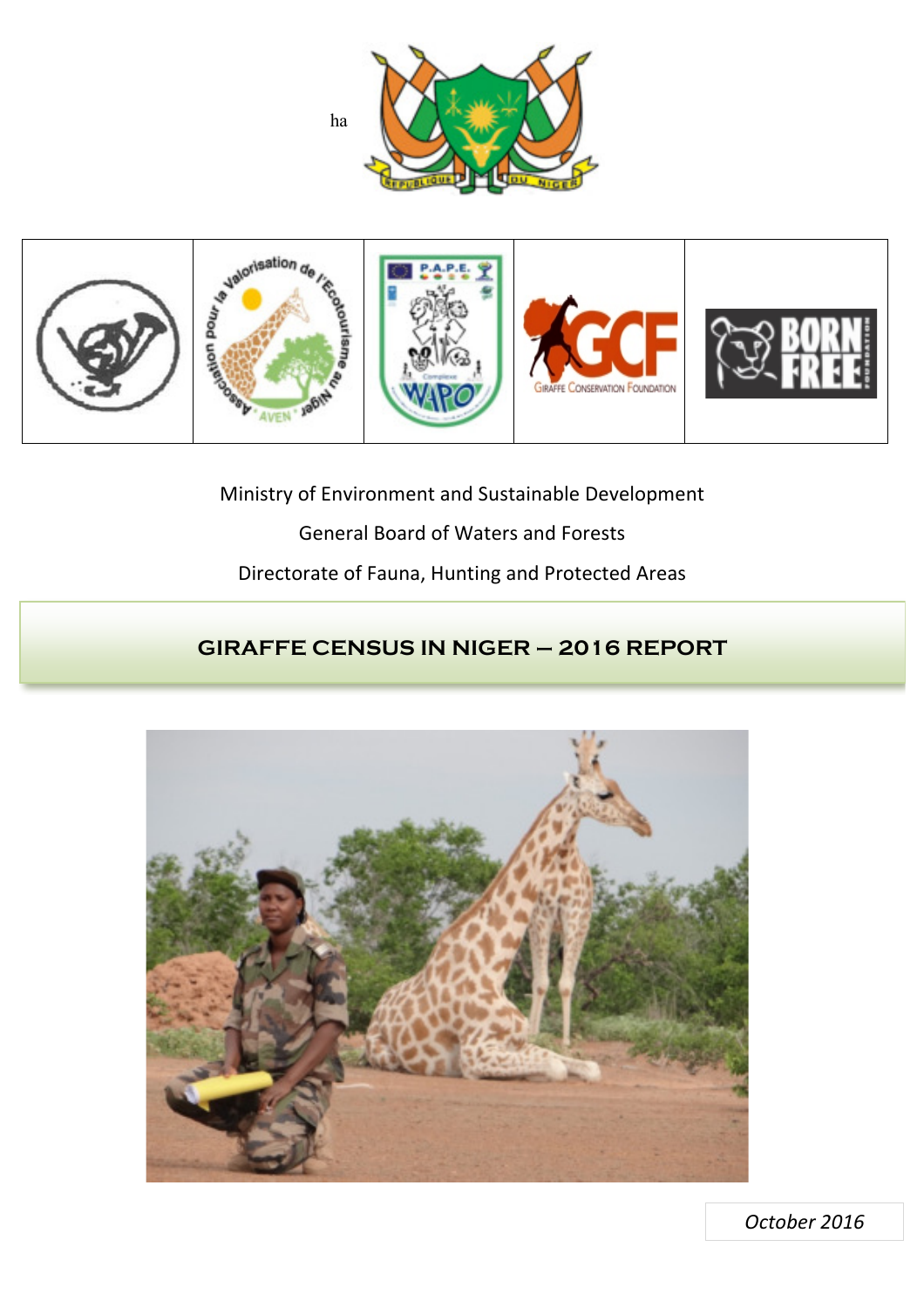## **Table of Contents**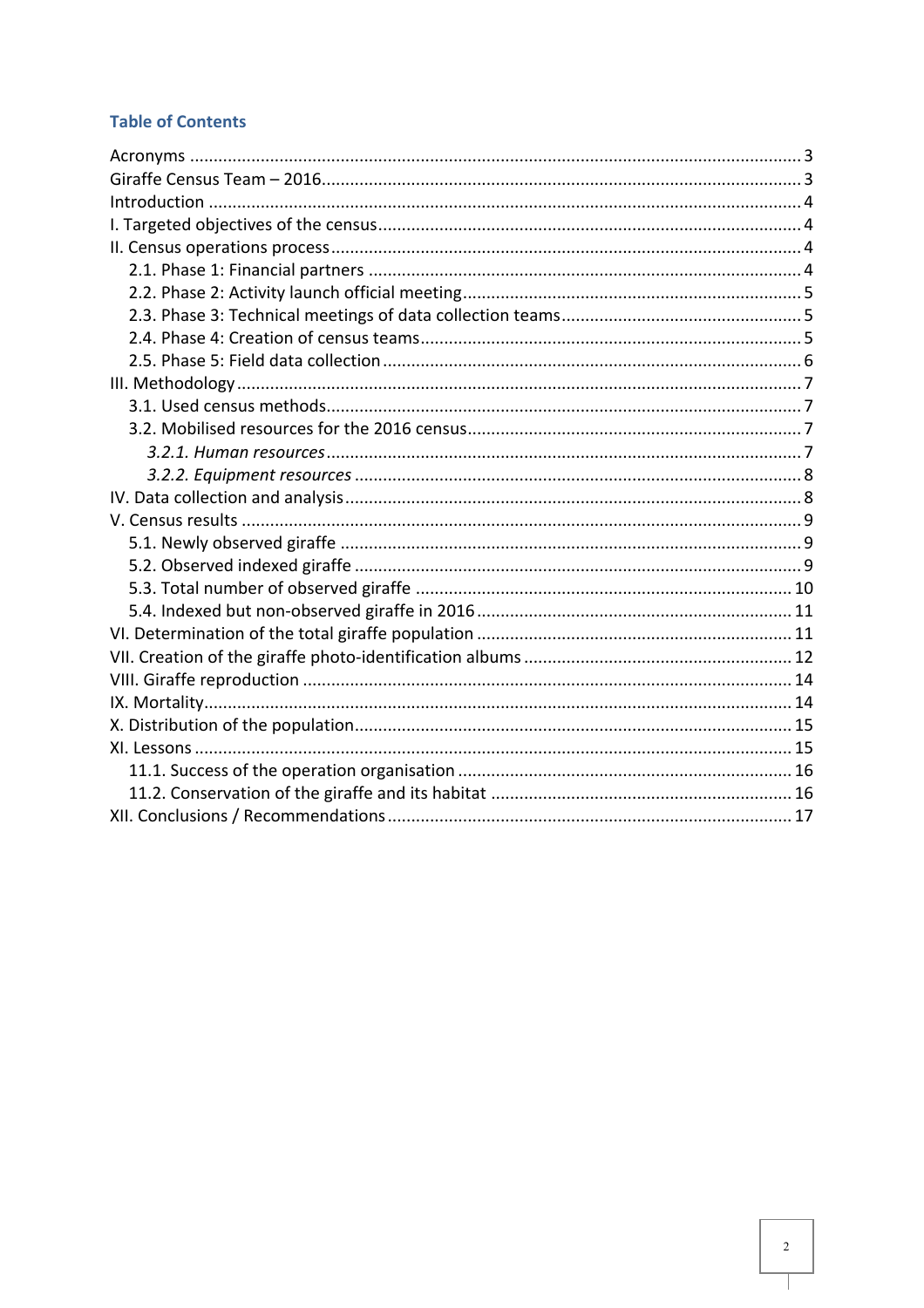## **Acronyms**

| <b>AVEN</b> | Association pour la Valorisation de l'Ecotourisme au Niger (Association for the<br>Development of Ecotourism in Niger) |
|-------------|------------------------------------------------------------------------------------------------------------------------|
| <b>AWP</b>  | Annual Work Plan                                                                                                       |
| BFH/PA      | Directorate of Fauna, Hunting and Protected Areas                                                                      |
| ND.         | Non Determined                                                                                                         |
| <b>NGO</b>  | Non-Governmental Organization                                                                                          |
| <b>OC</b>   | Old Code                                                                                                               |
| <b>PAPE</b> | Programme d'Appui aux Parcs de l'Entente (Concord Parcs Support Program)                                               |
| <b>USC</b>  | Undetermined sex of calf                                                                                               |



 **Giraffe Census Team – 2016**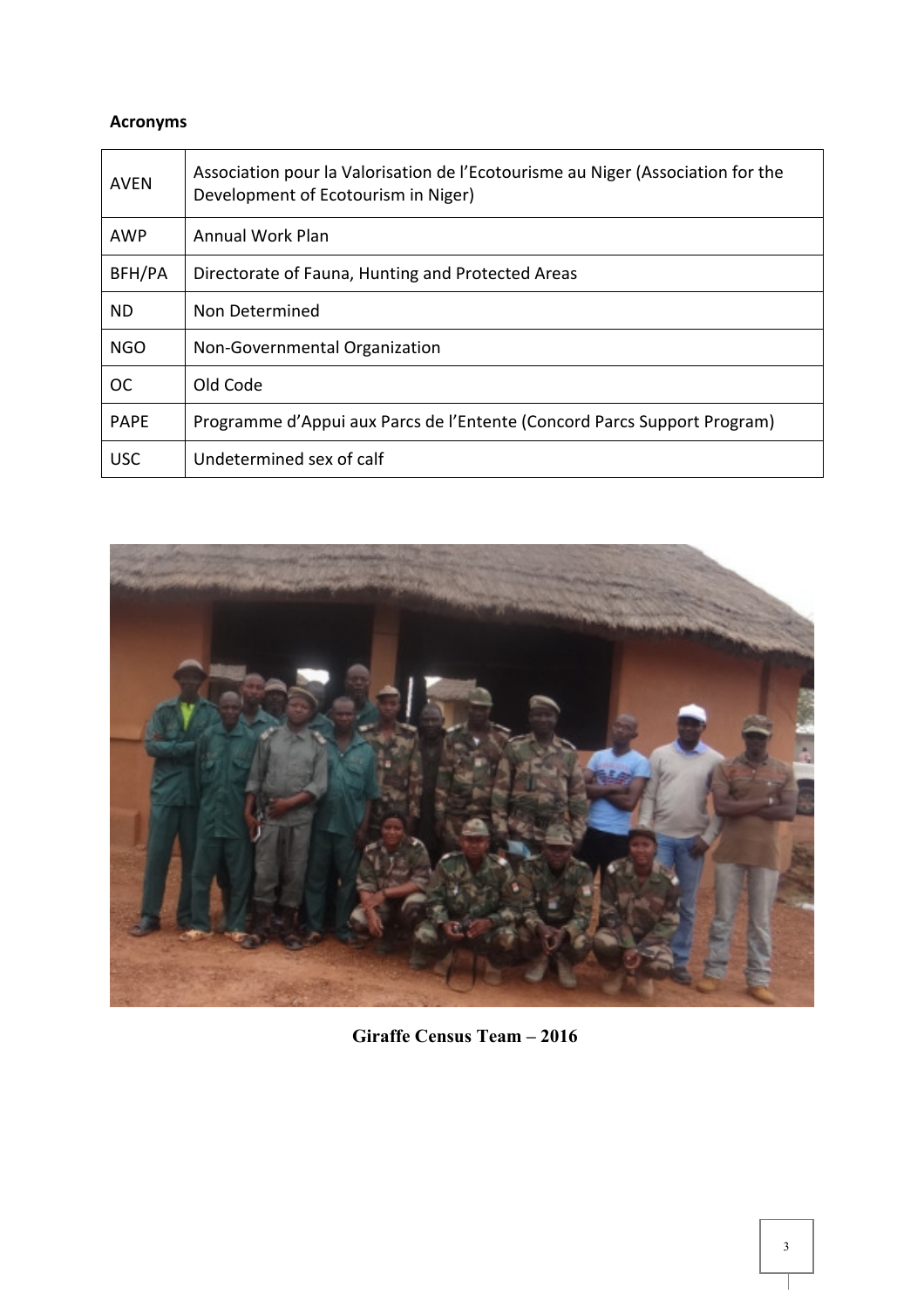#### **Introduction**

Niger's West African giraffe are the last of the subspecies Giraffa camelopardalis peralta in West Africa. Currently, these giraffe are located in the areas of Kouré and Dallol Bosso (central zone), about 60km south-east of Niamey - Niger's capital, as well as in remote Fandou and Dingazi Banda regions located ~100km north of the central zones. Some individuals are found in the south central area of the country, particularly in the Illéla, Konni and Doutchi.

The Directorate of Fauna, Hunting and Protected Areas (BFH/PA), in collaboration with several partners, works for the conservation of this tall herbivore through the implementation of action plans and ecological monitoring of the species. In the context of giraffe population monitoring, the Directorate plans an annual census in order to study its dynamics. As with previous censuses, this year the census included the physical and/or financial participation of several partners including the Programme d'Appui aux Parcs de l'Entente (PAPE), Giraffe Conservation Foundation, Born Free Foundation, the guides association of Kouré (AVEN), the local environmental technical teams and the local community. These participations coordinated by the Directorate allowed the completion of this operation, which lead to conclusive results summarised in this document.

#### **I. 
 Specific objectives 
 of the census**

This activity was part of the government mandate for wildlife and habitat management assigned to the Directorate of Fauna, Hunting and Protected Areas. The targeted goal of this census was to study the dynamics and the evolutionary trend of the West African giraffe population.

#### **II. Census operations process**

The yearly giraffe census is a key part of the action plan of the Directorate of Fauna, Hunting and Protected Areas. Its implementation requires several planning phases.

#### **2.1. Phase 1: Financial partners**

The search of funds needed for the implementation of this project is mostly geared towards traditional partners supporting the Directorate to reach its conservation goals. This was done thanks to two main partnerships:

**▶ Programme d'Appui aux Parcs de l'Entente:** This program is supervised by the Directorate of Fauna, Hunting and Protected Areas. It included the giraffe census program in its 2016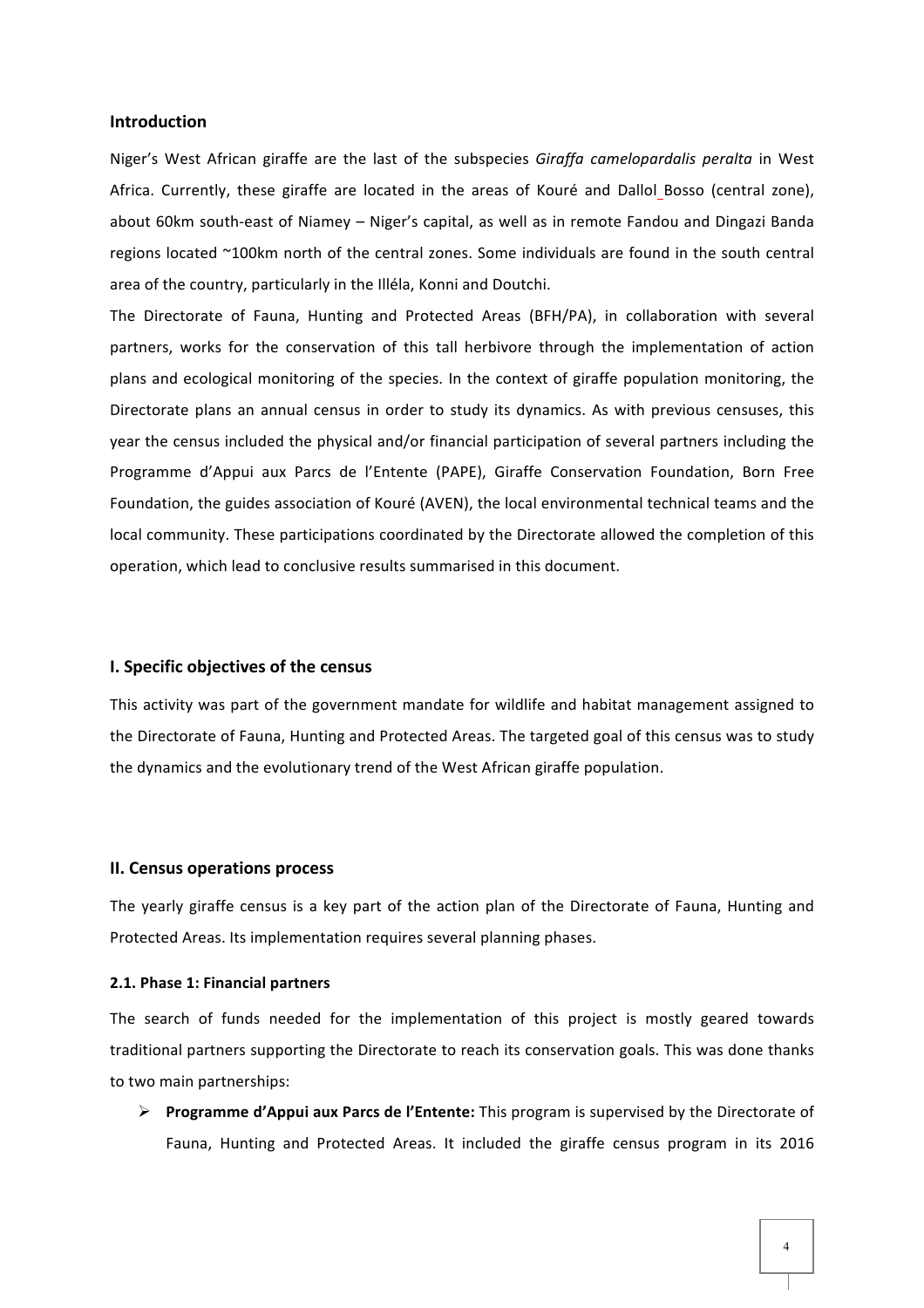annual action plan. This is why it was decided to fund the expenses of the State agents involved in this project;

- > Born Free Foundation: This foundation is dedicated to wildlife conservation, such as West African giraffe. Through the Giraffe Conservation Foundation (GCF) it covered the cost of gasoline, guide support, interns, data analysis and printing of the giraffes' photo identification albums;
- > Giraffe Conservation Foundation (GCF): This foundation provides expert and specialised support in giraffe conservation. They facilitated the support for financing of the 2016 giraffe census; and
- **▶ Association pour la Valorisation de l'Ecotourisme au Niger (AVEN):** each year, guides participate in the data collection and analysis phases of the survey.

## **2.2. Phase 2: Official meeting for launching activities**

After completion of the first step, the Directorate organised a meeting with its partners and staff to decide collectively the start date of field data collection activities. During this meeting the Colonel Issa Mariama Ali Omar, Director of Fauna, Hunting and Protected Areas, welcomed the participants and expressed her delight regarding the journey to get to this step. She complimented the technical and financial partners who support them to reach its conservation goals, for all the wildlife and more especially for the West African giraffe. Then, she exhorted technicians to be brave and patient for the census operation success. At the end of the meeting, she asked to make arrangements in order for the technical teams to get all the necessary material for the proceedings of field data collection.

#### **2.3. Phase 3: Technical meetings of data collection teams**

In this phase, the participants discussed technical preparation, equipment and activity practices on the field. The items broached during these meetings are summarised below:

- Instructions about the census method, to update the new census team members;
- A review of the field data collection procedure;
- A presentation and validation of census data collection sheets; and
- An inventory and a reconstitution of field work equipment.

#### **2.4. 
 Phase 
 4**: 
 **Composition of 
 census teams**

Three (3) teams were created to collect data in the field. These multidisciplinary teams each included people with the following responsibilities, and each member was selected by their abilities and aptitudes regarding a specific duty:

 $\bullet$  One (1) team leader;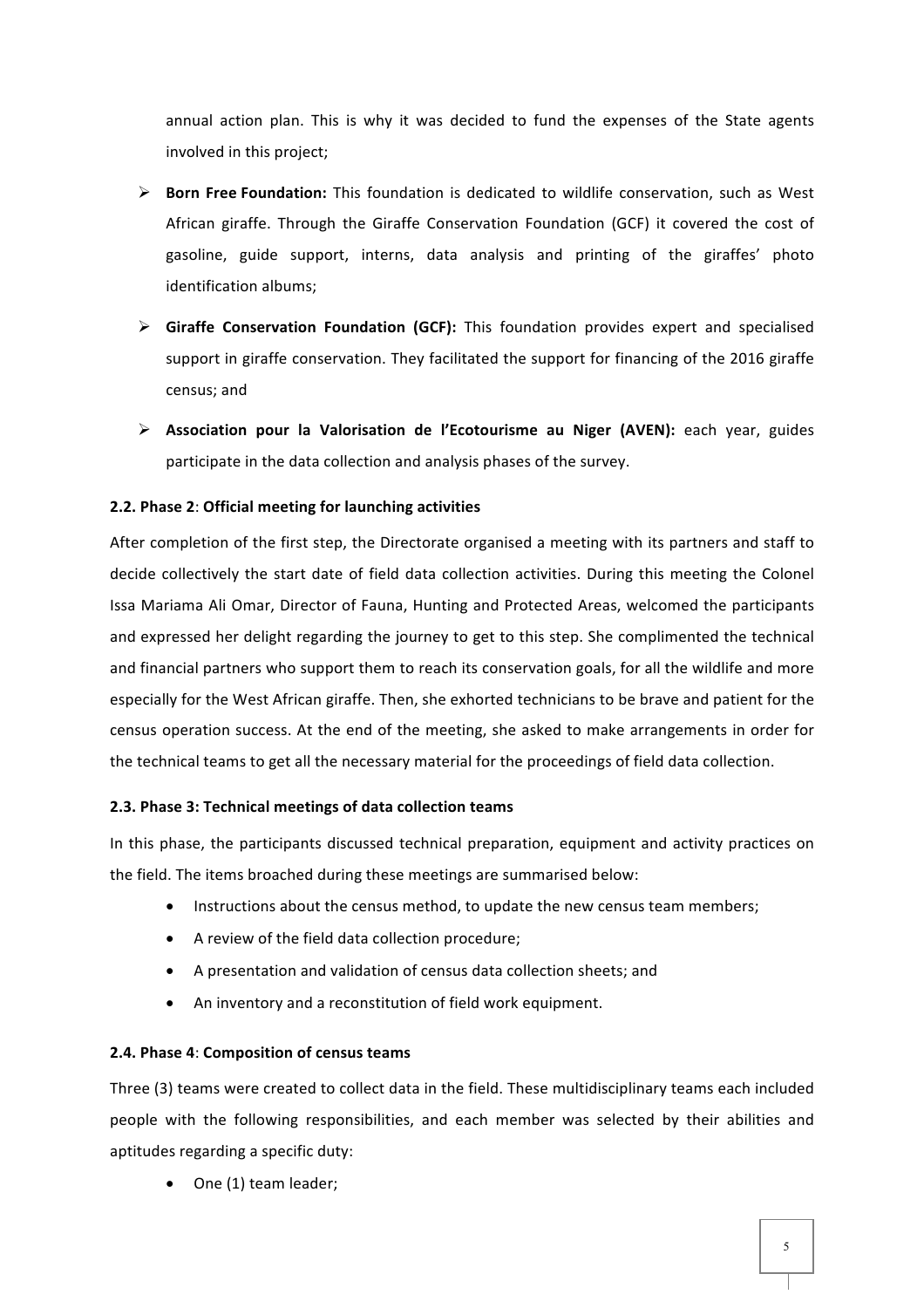- One (1) photographer (left and right sides of giraffe);
- One (1) scriber for filling the data sheets;
- Two (2) observers (one being a giraffe guide and the other an experienced person). Their role was to also identify the giraffe using the photo albums; and
- $\bullet$  One (1) driver per team.

Throughout these meetings, all the participants were updated on the census process with clear and precise answers to their questions.

#### **2.5. 
 Phase 5: Field 
 data 
 collection**

The field data collections was undertaken from mid-August through September 2016. Unlike the year before, the giraffe census activities started on time. Indeed, acquired experience in the giraffe census showed that most of the giraffe live in large groups in the Kouré, Fandou and Ouallam plateaus from July to August. Beyond this period, giraffe move in small herds in agricultural lands where their observation is very uncertain because of the challenge the teams face accessing these lands. Therefore, census teams focused the data collection on the major areas of giraffe concentration. Two main missions were performed:

- $\triangleright$  **The first mission** lasted for fifteen (15) days, from 15-30 August. The three (3) census teams were mobilised in the Kouré area (central area), where the main giraffe population is located, in order to collect as much data as possible. This area was divided into four (4) subareas which the three teams taking turns crossing to maximise the capture rate considering the number of giraffe individuals living there. The preferred area is wide and some giraffe do not use the central area anymore, hence a second field mission into the further areas of Fandou and Dingazi areas was needed to complete the data collection.
- The second mission consisted of a small team who went to the isolated areas of Dingazi Banda (Ouallam) and Fandou (Filingué) for a total of five (5) days, from 30 August to 4 September 2016 to add to the first mission's data.

It is important to highlight that the areas of Fandou and Dingazi Banda are newer habitats for giraffe who settled there a few years ago. These areas are vast and poorly mapped, thus the giraffe observations can be quite difficult with no verified information of their presence. The individuals who live there are very mobile and the team only went to areas when they had information from local informers.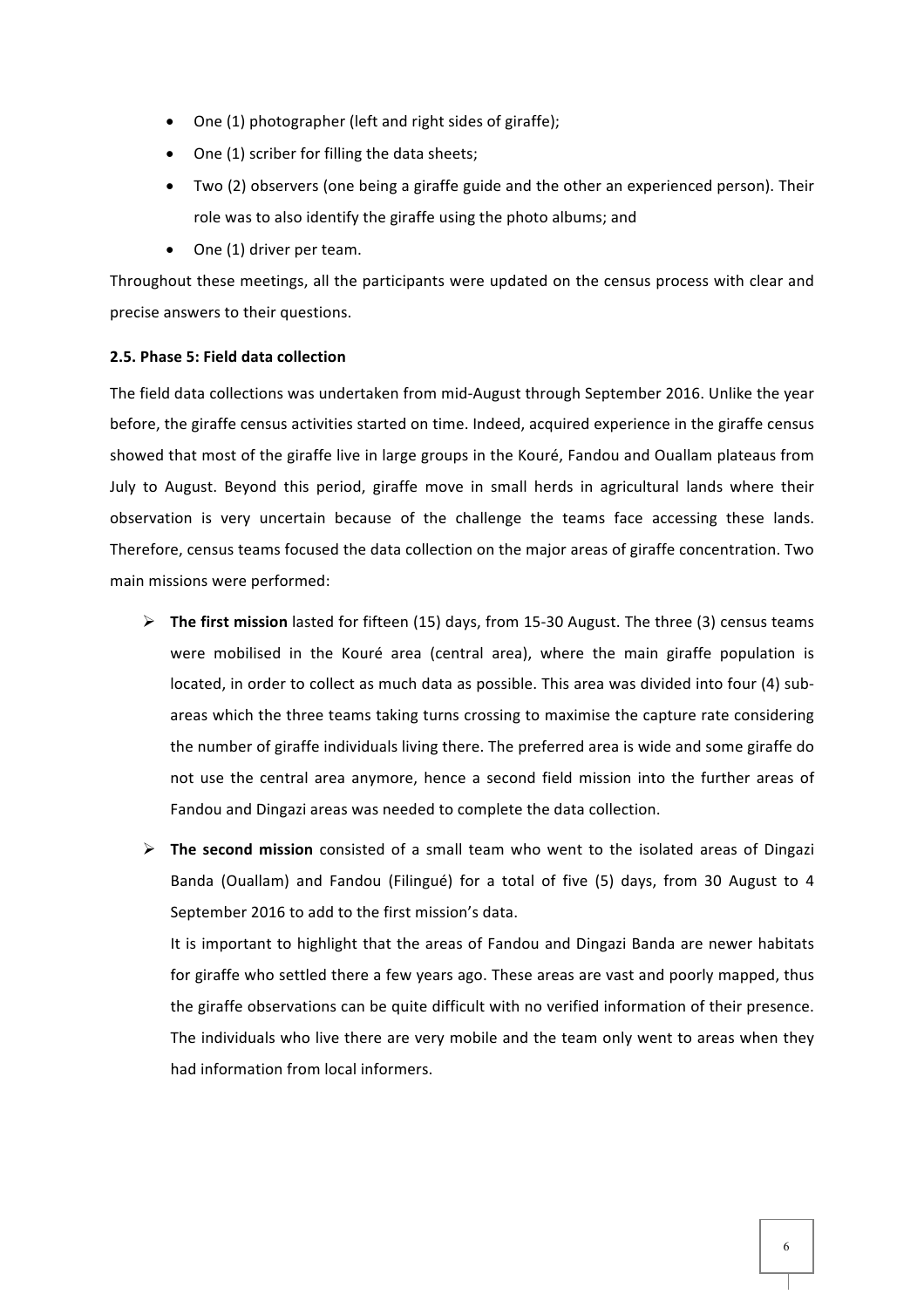### **III.** Methodology

#### **3.1. 
 Census methods**

The method used for field data collection was counting from 4x4 vehicles and photo-identification of each giraffe individual encountered. This method is traditionally used for the West African giraffe surveys. It allows us to index and count the majority of the population. The method was inspired from the Mark-Capture-Re-capture method.

The central area of giraffe concentration (Kouré) was divided into 4 smaller areas to facilitate data collection and prevent an overlap of the 3 teams routes, thus decreasing the "recapture rate". During the data collection, the 3 teams covered all the selected 4 sub-areas. When a team encountered a giraffe or a herd of giraffe they would stop and begin data collection, and record:

- $\bullet$  GPS coordinates of the location the individual was observed:
- Number of giraffe observed;
- Sex and age group of each individual;
- Type of habitat;
- Photo numbers of the 2 profiles of each individual to find the individual photos during the data analysis and create individual identity cards.

To identify the giraffe, the teams used photo-identification albums from previous years, in which all the individuals previously observed were indexed. Indeed every giraffe has its own unique spot pattern, just like human fingerprints. In particular, the calves and juveniles were always photographed because they may not have been observed in the past.

#### **3.2. Mobilised resources for the 2016 census**

The 2016 giraffe census was mobilised, for financial resources, human and equipment resources.

#### *3.2.1. 
 Human 
 resources*

Twenty two (22) people total, including nine (9) technicians, three (3) guides, three (3) drivers, six (6) eco-guards (local informers) and support staff were:

- Six (6) representatives of the Directorate of Fauna, Hunting and Protected Areas;
- One (1) CSPS representative;
- Three (3) representatives of the Kouré guides association (ADEN);
- Two (2) head local forest rangers (Kouré and Fandou);
- $\bullet$  One (1) cook;
- $\bullet$  One (1) guard;
- Three (3) Eco-guards;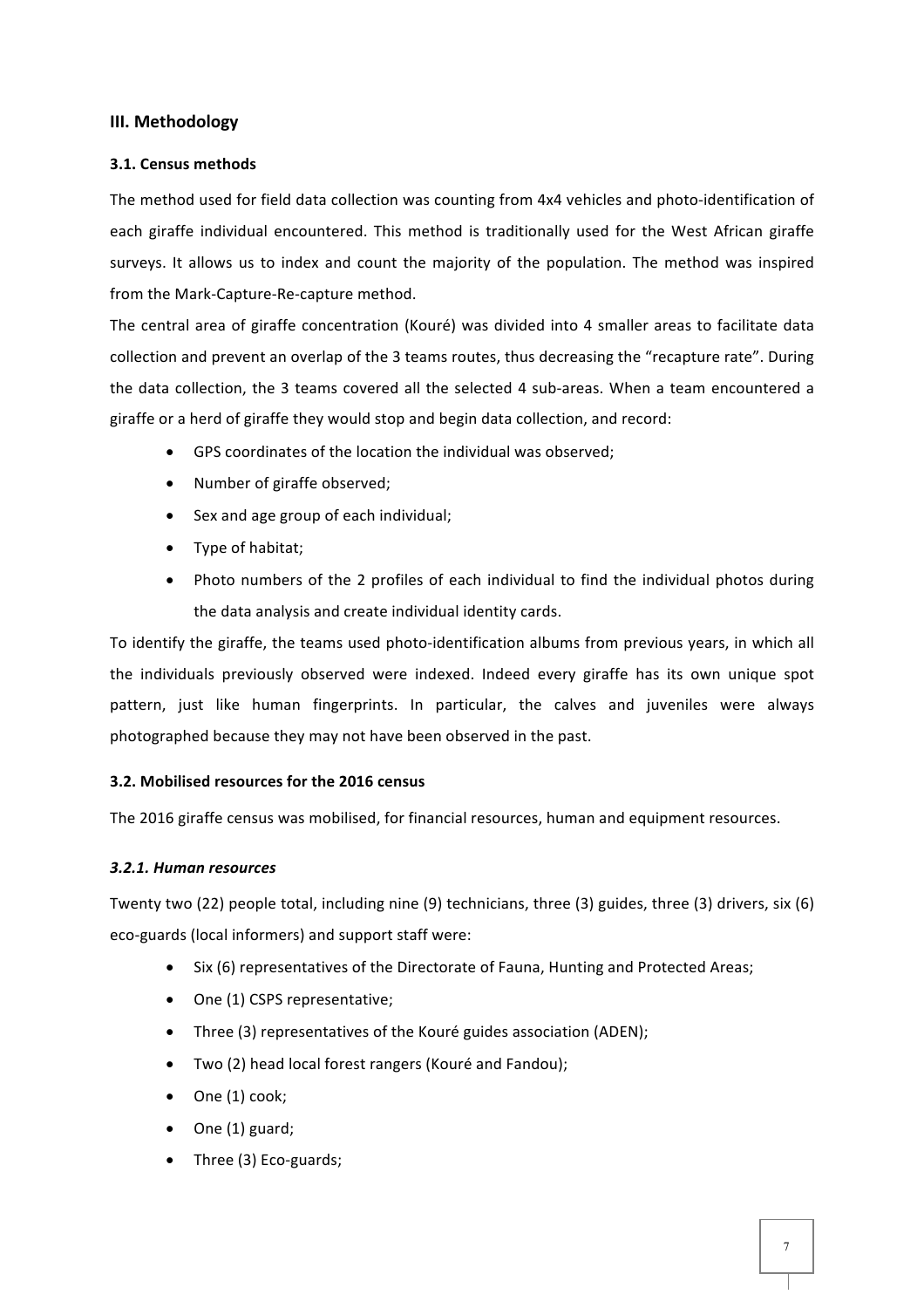- $\bullet$  Three (3) drivers; and
- $\bullet$  Two (2) interns.

#### *3.2.2. 
 Equipment 
 resources*

Equipment used during this census operation were:

- Three (3) 4x4 vehicles, all from the Directorate of Environment, with fuel
- Three (3) GPS devices;
- Three (3) digital cameras;
- Data collection sheets;
- Three (3) pairs of binoculars;
- Three (3) lots of giraffe identification photo albums (2012, 2013, 2014 and 2015 editions);
- Short albums of giraffe not observed during some years;
- Three (3) laptop computers;
- Batteries for GPS devices and cameras;
- Two (2) generators;
- One (1) projector;
- One (1) power stabiliser; and
- Two (2) power cords.

#### **IV.** Data collection and analysis

The data were then analysed appropriately. A pre-counting involving all the teams was initiated in the field before the main counting at the office. The analysis consisted in reviewing all the photos taken and compared to avoid duplication, which could lead to double-counting individuals and in the end, an overestimate of the population.

This activity took place in the Directorate of Fauna, Hunting and Protected Areas office and lasted about two (2) months. A tremendous amounts of insight, experience, availability and determination were required for the success of this step. During this operation, all the reports and classification errors of individuals in the wrong sex or age groups were corrected, both in the giraffe datasheets (albums) as well as in the database.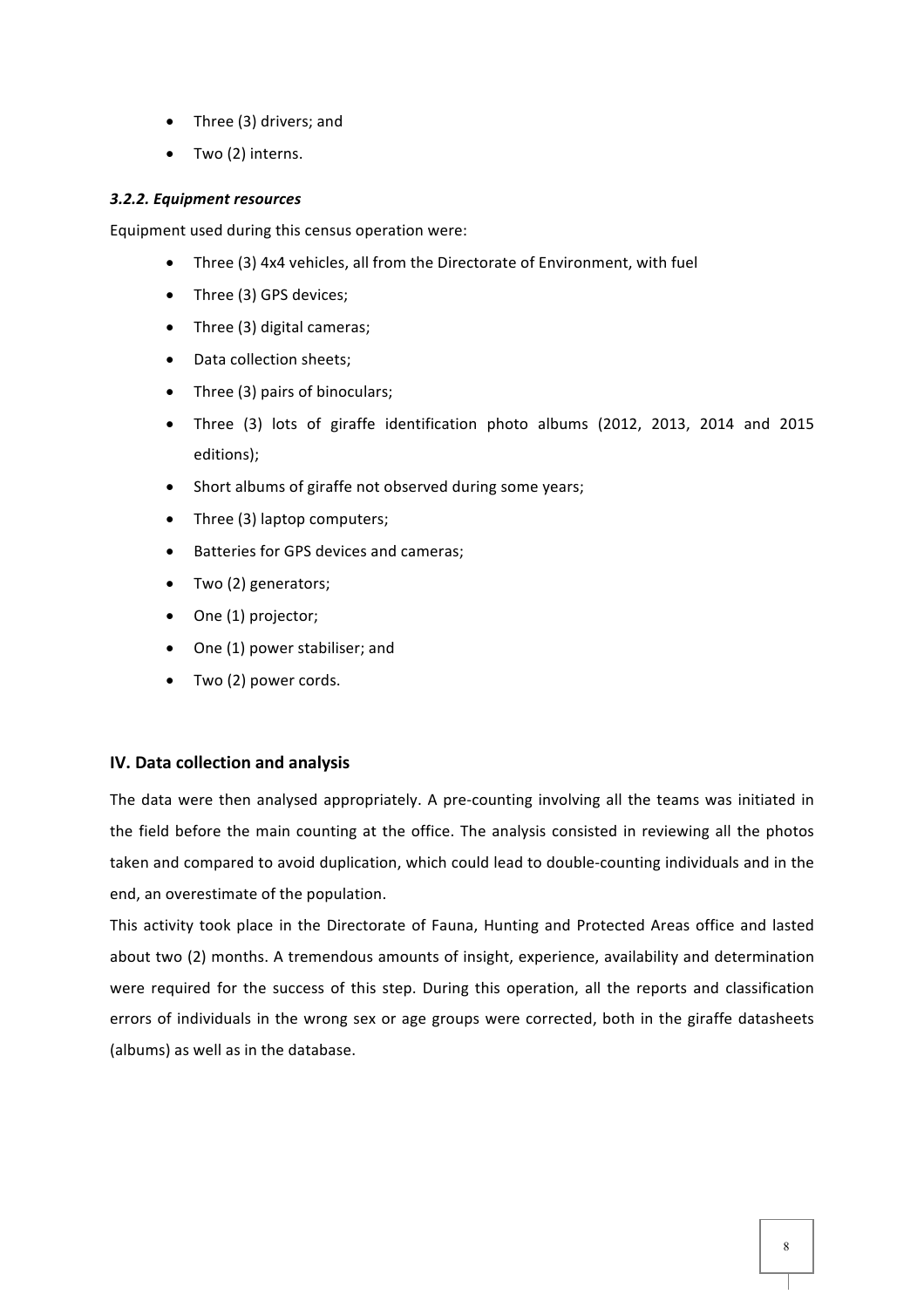

Figures 1 & 2. Data analysis at the DFC/AP

## **V. 
 Census results**

The results obtained during the survey are be divided in different groups - see below.

## **5.1. Newly observed giraffe**

These giraffe had never been observed before. This category of giraffe contains adults, calves, juveniles and sub-adults that were born after the 2015 census, or not observed previously. The following table shows the numbers and distribution of the newly observed giraffe by age group and sex. 

| Table 1. Distribution of newly observed giraffe in 2016 |  |  |  |
|---------------------------------------------------------|--|--|--|
|---------------------------------------------------------|--|--|--|

| Age groups<br>Sex | Adults | Sub-adults | Juveniles | Calves | <b>TOTAL</b> |
|-------------------|--------|------------|-----------|--------|--------------|
| Males             |        | 17         | 4         | 14     | 35           |
| Females           |        |            | 15        | 22     | 45           |
| <b>TOTAL</b>      | 3      | 22         | 19        | 36     | 80           |

In total, 80 new indexed individuals, 35 males including 17 sub-adults and 45 females among which 3 adults and 6 sub-adults. The observation of adults and sub-adults proves that there are among the giraffe population some individuals that are never observed previously.

## **5.2. Observed indexed giraffe**

The following table summarises the numbers, sex and age structure of giraffe already indexed in previous albums and observed during this census.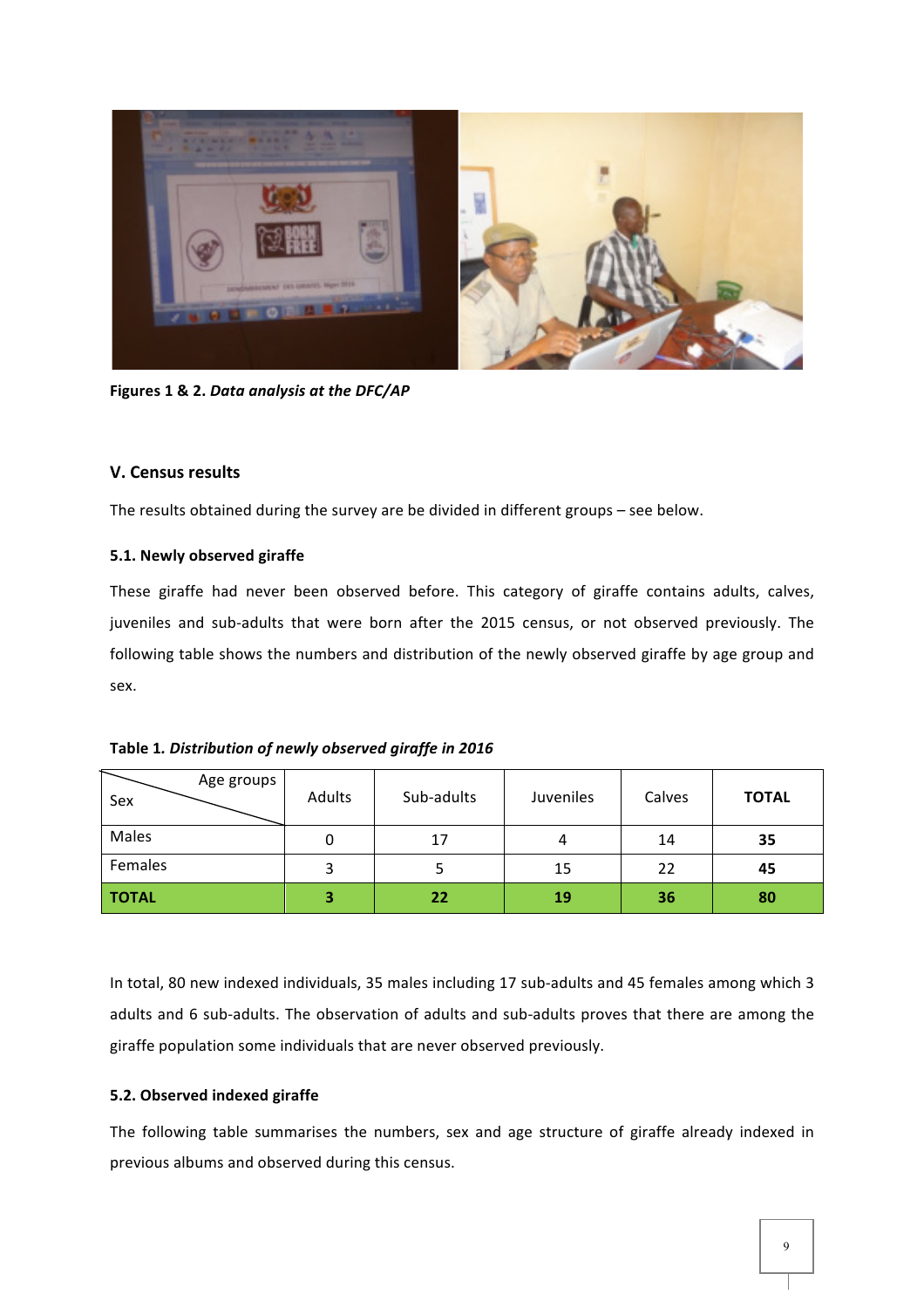| Age groups<br>Sex | Adults | Sub-adults | Juveniles | <b>TOTAL</b> |
|-------------------|--------|------------|-----------|--------------|
| Males             | 59     | 14         | 14        | 87           |
| Females           | 111    | 12         | 10        | 133          |
| <b>TOTAL</b>      | 170    | 26         | 24        | 220          |

Table 2. Distribution of giraffe observed and previously indexed in 2016

In total, 220 previously indexed individuals were physically observed, including 133 females and 87 males. These giraffe were inventoried in the photo albums created during previous years. All of the 135 females and the 83 males observed in 2015 were also seen in 2016. This demonstrates the capture effort and work quality of the team this year.

## **5.3. Total number of observed giraffe**

The total number and the population composition of the West African giraffe determined with the individuals physically observed during the 2016 census campaign are summarised in the following table: 

| Age groups<br>Sex           | <b>Adults</b> | Sub-Adults | <b>Juveniles</b> | Calves | <b>TOTAL</b> |
|-----------------------------|---------------|------------|------------------|--------|--------------|
| Previously observed males   | 59            | 14         | 14               | 0      | 87           |
| Previously observed females | 111           | 12         | 10               | 0      | 133          |
| Newly observed males        | 0             | 17         | 4                | 14     | 35           |
| Newly observed females      | 3             | 5          | 15               | 22     | 45           |
| <b>TOTAL</b>                | 173           | 48         | 43               | 36     | 300          |

Table 3. Distribution of observed giraffes during the 2016 census

A total of 300 giraffe were physically observed during this census, including 80 newly observed individuals and 220 previously indexed individuals. This number represents the direct observation of giraffe indexed in past census operations and observed this year, as well as the observations of individuals observed this year for the first time (never indexed before). This number does not take into account indexed individuals that have not been observed in 2016.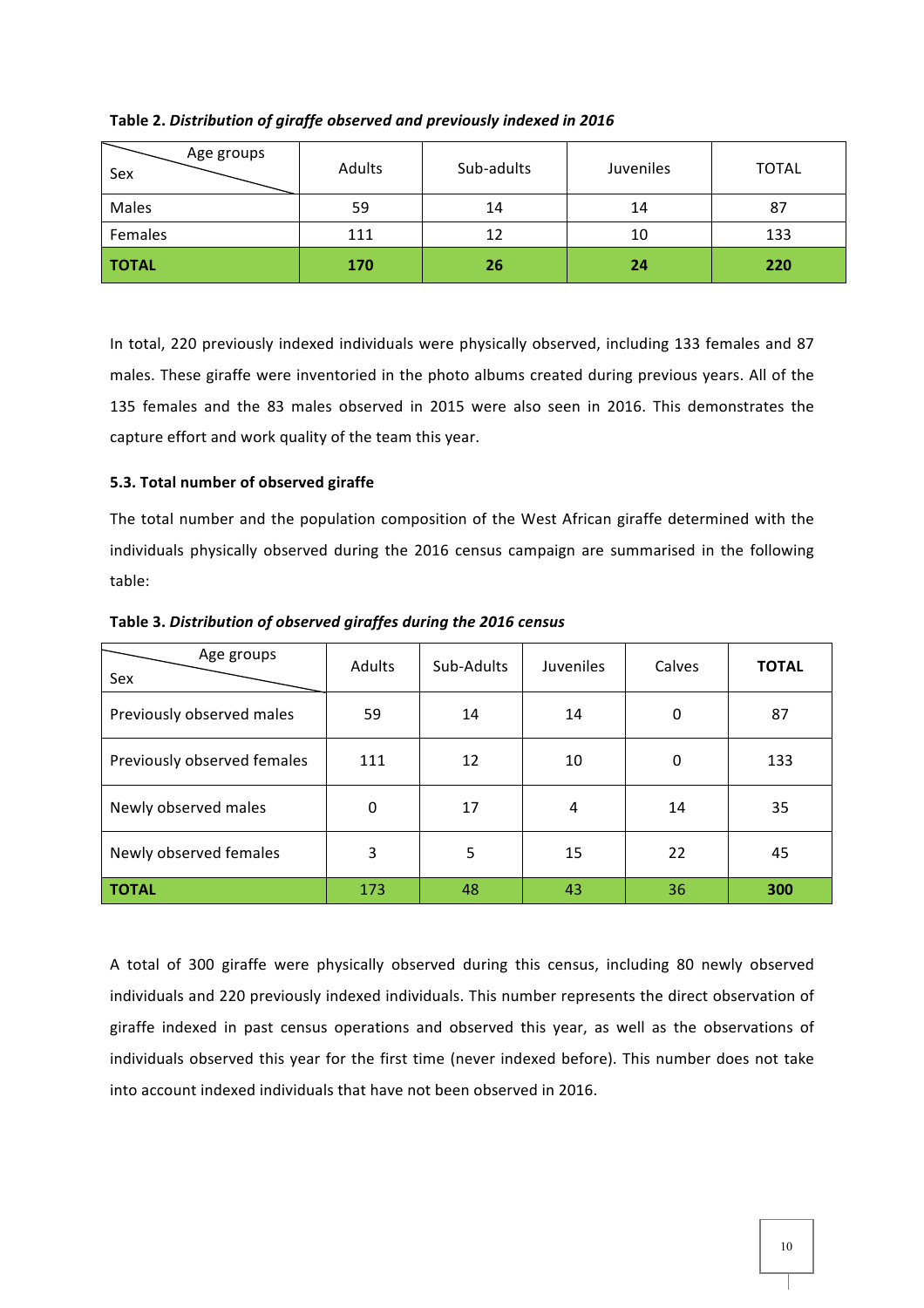#### 5.4. Indexed but non-observed giraffe in 2016

Since the implementation of the Niger giraffe census campaign, some individuals have not been seen from one year to another.

| Age groups<br>Sex | Adults | Sub-adults | Juveniles | Calves | <b>TOTAL</b> |
|-------------------|--------|------------|-----------|--------|--------------|
| Males             | 74     | 42         | 51        | 0      | 167          |
| Females           | 56     |            | 20        | 0      | 83           |
| <b>TOTAL</b>      |        |            |           |        | 250          |

Table 4. Distribution of giraffe indexed but not observed in 2016

This year, a total of 250 indexed giraffe were not observed, against 290 in 2015. The smaller number of non-observed individuals in 2016 compared to 2015 was likely due to the fact that the census program started earlier than the previous years. It could also be explained by a longer period of time to survey the giraffes' in this census.

#### VI. Determination of the total giraffe population

The total estimate of the West African giraffe population was calculated by including the number of giraffes observed this year as well as the number of indexed giraffe previously (identified during past years) but not observed in 2016, and by subtracting the number of indexed giraffe known to have died. Table 5 below shows the distribution of the estimated total West African giraffe population.

This table highlights that the West African giraffes estimated for 2016 is ~547, an increase from an estimated  $~499$  in 2015. This corresponds to an increase of 48 individuals. This increase can be explained by a high gestation rate of adult females in 2015, resulting in increased numbers of births prior to this census. Moreover, several females (sub-adults and adults) and males (sub-adults) were indexed for the first time this year. This is likely due to the fact that around 30 calves and juveniles were observed and the mortality rate decreased.

The total estimate of the West African giraffe takes into account the indexed individuals declared dead between the end of the 2015 census and the writing of this report (October 2016).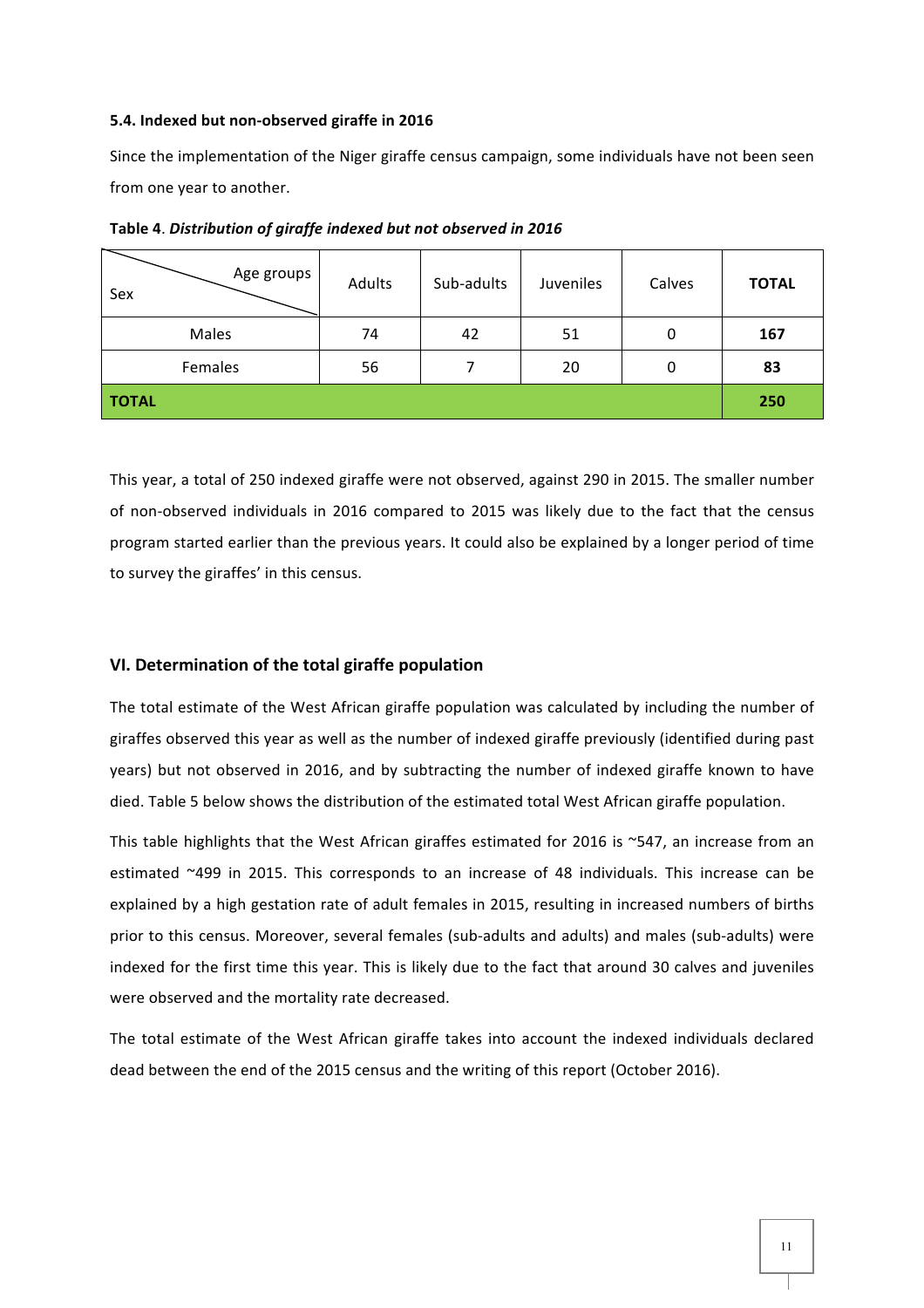| Age groups<br><b>Sex</b>                               | <b>Adults</b> | Sub-<br>adults | <b>Juveniles</b> | <b>Calves</b> | <b>TOTAL</b> |
|--------------------------------------------------------|---------------|----------------|------------------|---------------|--------------|
| Indexed and observed males                             | 59            | 14             | 14               | $\Omega$      | 87           |
| Indexed and observed females                           | 111           | 12             | 10               | 0             | 133          |
| Newly observed males                                   | 0             | 17             | 4                | 14            | 35           |
| Newly observed females                                 | 3             | 5              | 15               | 22            | 45           |
| Indexed males, non-observed during<br>2016 census      | 74            | 42             | 51               | 0             | 167          |
| Indexed females, non-observed during<br>2016 census    | 56            | 7              | 20               | $\Omega$      | 83           |
| <b>TOTAL</b>                                           | 303           | 97             | 114              | 36            | 550          |
| Indexed giraffes, non-identified sex                   |               |                |                  |               | 3            |
| Indexed individuals dies between 2015 &<br>2016 census |               |                |                  |               | 6            |
| <b>TOTAL ESTIMATE OF THE POPULATION</b>                |               |                |                  |               | 547          |

#### Table 5. Total estimate of the 2016 Niger Giraffe population

However, it is important to note that this total estimate may not be completely accurate. Indeed, the giraffe ongoing expansion to find other suitable habitats leads individuals to cross the Niger borders to other countries where they are often poached (for instance, 5 giraffe were poached in 2010 in Gao in Mali and 3 killed in Nigeria in 2010). More are likely to be poached in other places, outside of the mapped areas, where their deaths are not indexed.

As such the total population estimates that all the individuals indexed during past years and with no information about their death are still alive.

#### **VII. Creation of the giraffe photo-identification albums**

In the counting phase, the team validated the photos of all the individuals observed during the census. These photos were processed and catalogued in two Word files according to the individual's sex and sorted from smallest to greatest code. The individuals are coded by successive positive integers (1, 2, ..., n) for both sexes (male and female). Therefore, when going through the albums and when considering the individuals' codes, it would be easier to identify non-observed or dead individuals by looking at the missing numbers.

Once a Word file was finalised, it was converted to PDF. These PDFs comprise the final electronic versions of the photo-identification album of giraffe observed during the census program in 2016. This album only lists the individuals physically observed during the program.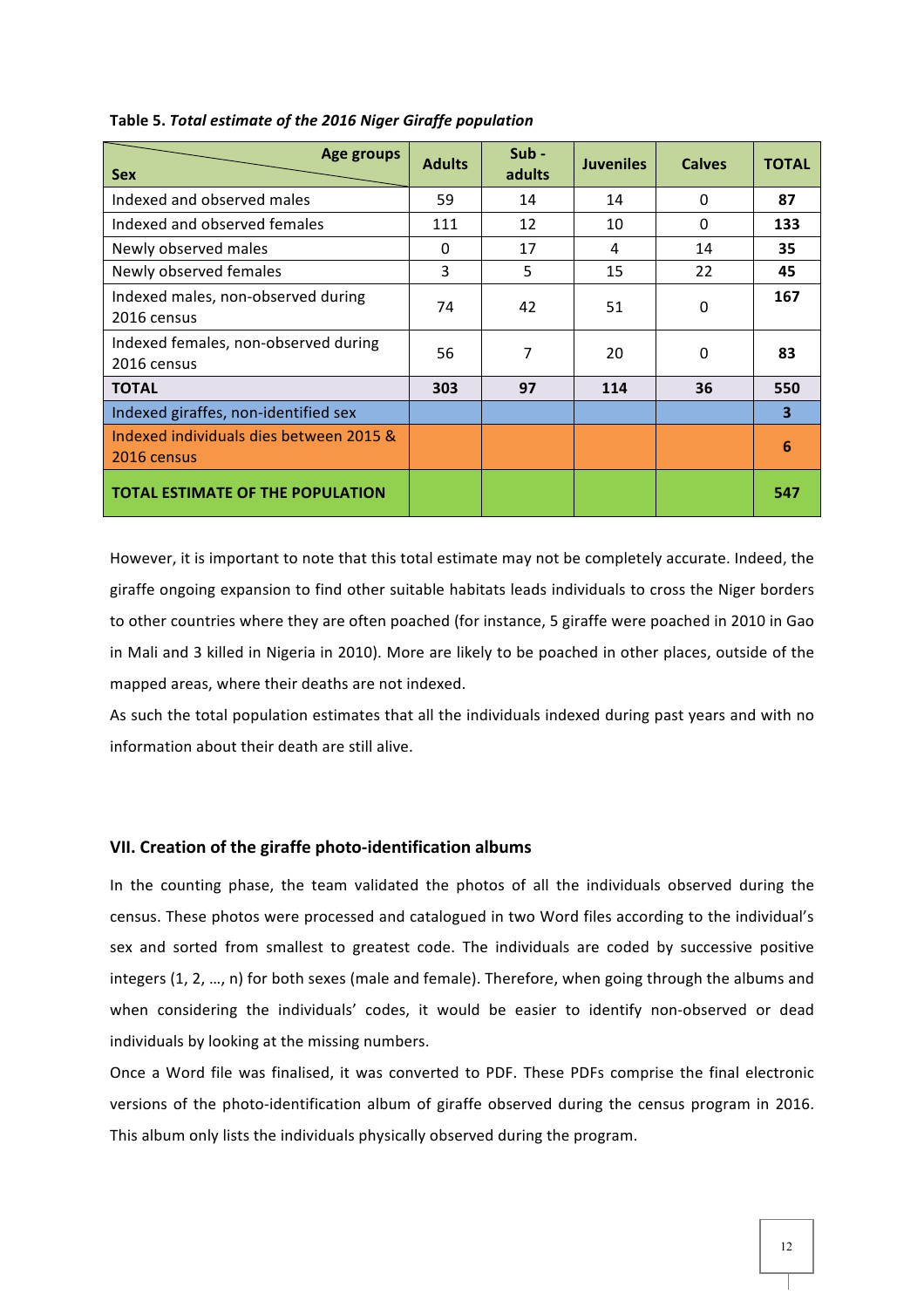

Figures 3 & 4. Album printing

Each page of the album shows an individual with its right and left profiles, along with the following information:

- The individual code: it consists in a number followed by a dash with the year, given to each individual. It indicated the year the animal was indexed for the first time, using 2005 as a reference.
- The individual sex: it helps identify and sort the individual.
- The individual age class: it distinguishes them from other categories to help identify and sort him. Giraffe are divided into 4 age groups: (i) Adult, (ii) Sub-adult, (iii) Juvenile and (iv) Calf. The age groups are attributed according to the individual's size. The calves are between 0 and 6 months old and are up to 2m (6 feet) high. The juveniles are 6-18 months old and their size is between 2-3m (6-9 feet). The sub-adults are 2-3 years old and the adults  $>4$  and up to  $\sim$ 5m tall (15 feet);
- The observations: includes all the specific information about the individual (gestation, distinguishing features, coat characteristics...);
- The name: some giraffe individuals are named after people who worked for their conservation or their development, or to remember an event linked to a person;
- The individual's birth date and its mother's code;
- The old code: it is another code, known and previously given to an individual during various census performed as part of the species monitoring.

This album is the main reference tool to monitor and estimate the West African giraffe population in 2016, and will be used for future census activities. It will be duplicated in several copies and distributed to all the partners involved in the conservation of this unique species.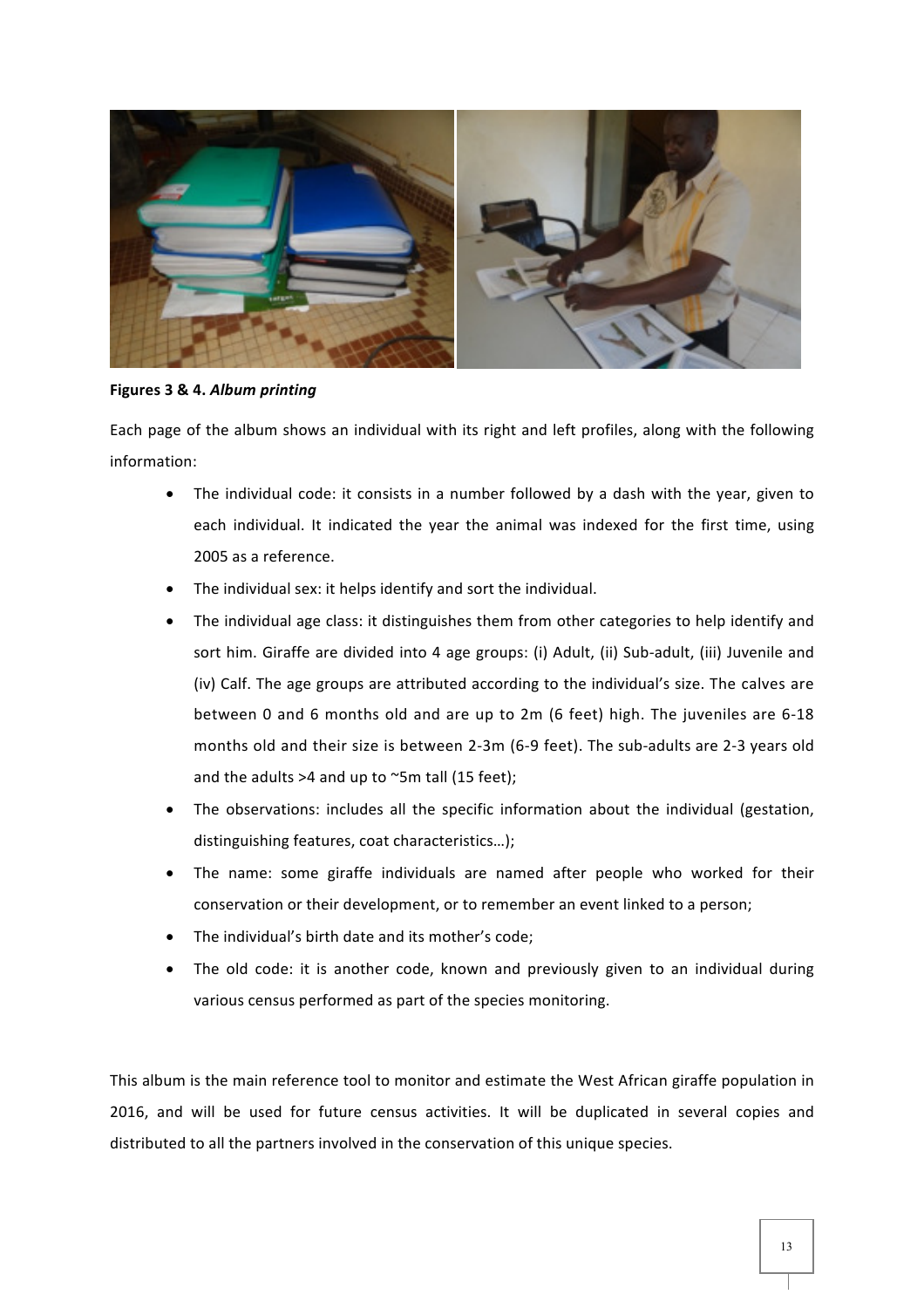

Figures 5 & 6. CD-ROM burning

## **VIII. 
 Giraffe reproduction**

In 2016, the giraffe census allowed not only to determine a total estimate of the giraffe population, but also to observe that the population continues to reproduce well. During this census around 30 juveniles and calves were seen, born between the 2015-2016 census. Several females in advanced gestation were also observed, confirming the positive reproductive health of the population.

### **IX. Mortality**

Every year dead giraffes are tracked and inventoried. The following table summarises all observed giraffe deaths and their causes in Niger.

| No. | Sex & age<br>group | <b>Individual</b><br>code | <b>Cause of death</b>                   | Date       | Location           |
|-----|--------------------|---------------------------|-----------------------------------------|------------|--------------------|
| 1   | Male adult         | 18/05                     | Trapped in a mud pit                    | 04/03/2016 | Harikanassou       |
| 2   | Male calf          | <b>ND</b>                 | Trapped in a mud pit                    | 05/09/2016 | Harikanassou       |
| 3   | Female calf        | <b>ND</b>                 | Trapped in a mud pit                    | 06/26/2016 | Kouré              |
| 4   | Male adult         | 56/06                     | Poaching (by an arrow)                  | 05/22/2016 | Fakara             |
| 5   | Female<br>adult    | 129/09                    | Hacked by a machete on<br>the rear foot | 09/29/2016 | Sina Koira (Kouré) |
| 6   | Male adult         | ND.                       | Natural death                           | 10/12/2016 | Dingazi Banda      |

Table 6. Inventory of dead giraffe between the 2015 & 2016 census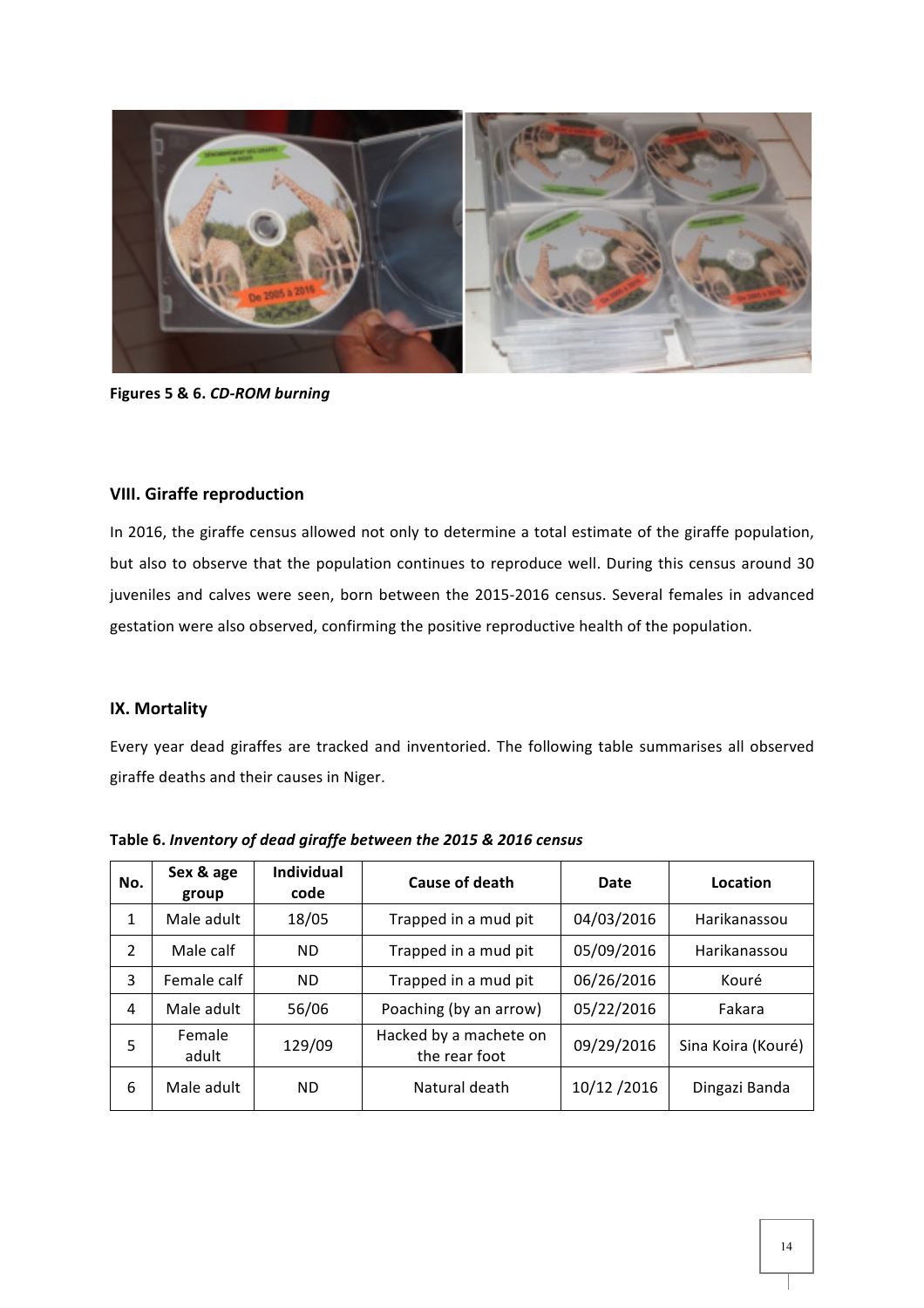

Figure 7. Poached male giraffe in the Fakara area in 2016

Six giraffe were reported dead between the 2015 and 2016 census, 3 of them previously indexed in albums. All of the dead individuals were found in the central area of Kouré and Dallol Bosso. Data collection was a result of our relationship with local partners involved in giraffe management. A dead or sick giraffe is systematically brought to the attention of competent assistance who come to assess the situation and identify the individual. These recorded deaths are not consistent with each other, and are a result of a combination of poaching and sinking in mud pits and ravines.

#### **X.** Distribution of the population

In terms of distribution, the majority of observed giraffe populations were seen in the central area, particularly in the Tiger bush plateaus and agricultural lands (areas of Kouré plateaus, intermediate area and the Dallol Bosso). Similar to the previous year, several herds numbering up to approximately thirty individuals were observed in the remote areas of Fandou and Dingazi Banda. No giraffe observations were reported in other distant areas such as Gaya, Doutchi and Konni.

## **XI.** Lessons

At the end of this 2016 census activity, the lessons learned varied and divided into several aspects: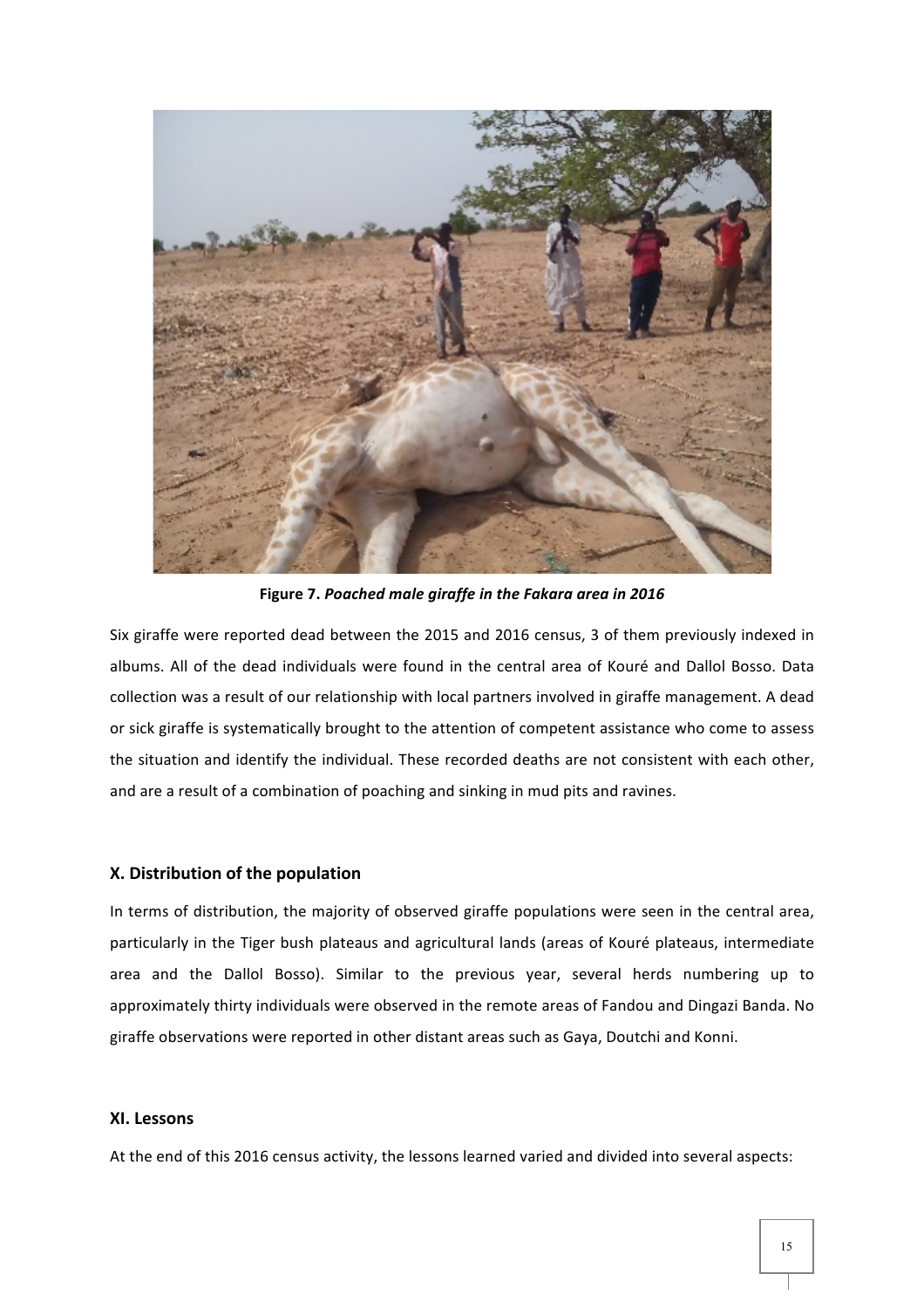#### **11.1. Success of the operation organisation**

The following aspects contributed to the success of this operation:

- Efficient overall organisation, as well as practical and technical management of the census activities in response to the determination and passion of the participants;
- A good knowledge of data analysis and giraffe photography techniques for the creation of the photo albums;
- $\bullet$  The existence of a database for the last 10 census years;
- An expertise on the Niger giraffe census process and methodology;
- A pre-data analysis on the field; and
- An update of the giraffe database.

#### **11.2. Conservation of the giraffe and its habitat**

#### **▶ Positive aspects**

- The observation of indexed individual's unseen in 2015;
- The continuation of re-colonisation of former areas by the giraffe;
- A satisfying recapture rate thanks to an early start of the activity;
- An awareness of the central area population where the giraffe are present; and
- $\bullet$  The tolerance of local people towards the giraffe despite the damage on the crops.

#### > Negative aspects

- Strong continuous degradation/deterioration of giraffe habitat caused by a proliferation of rural markets of illegal wood and the development of agricultural enclaves in the plateaus;
- High rate of indexed but non-observed giraffe;
- $\bullet$  Strong rate of deforested areas in the plateaus and agricultural fields on the giraffe area. leading to land recovery and reforestation efforts;
- Shortfall or lack of funding for the restauration of the giraffe habitat;
- $\bullet$  Lack of funding to support all of the villages affected by giraffe presence;
- An advanced pauperization of local populations due to a degradation of the agricultural soils and climatic hazards;
- Non-appropriation of giraffe monitoring by the Directorate of Environment in the remote areas;
- $\bullet$  Giraffe poaching; and
- Aggravation of the damage caused by giraffe on black-eyed pea cultures.